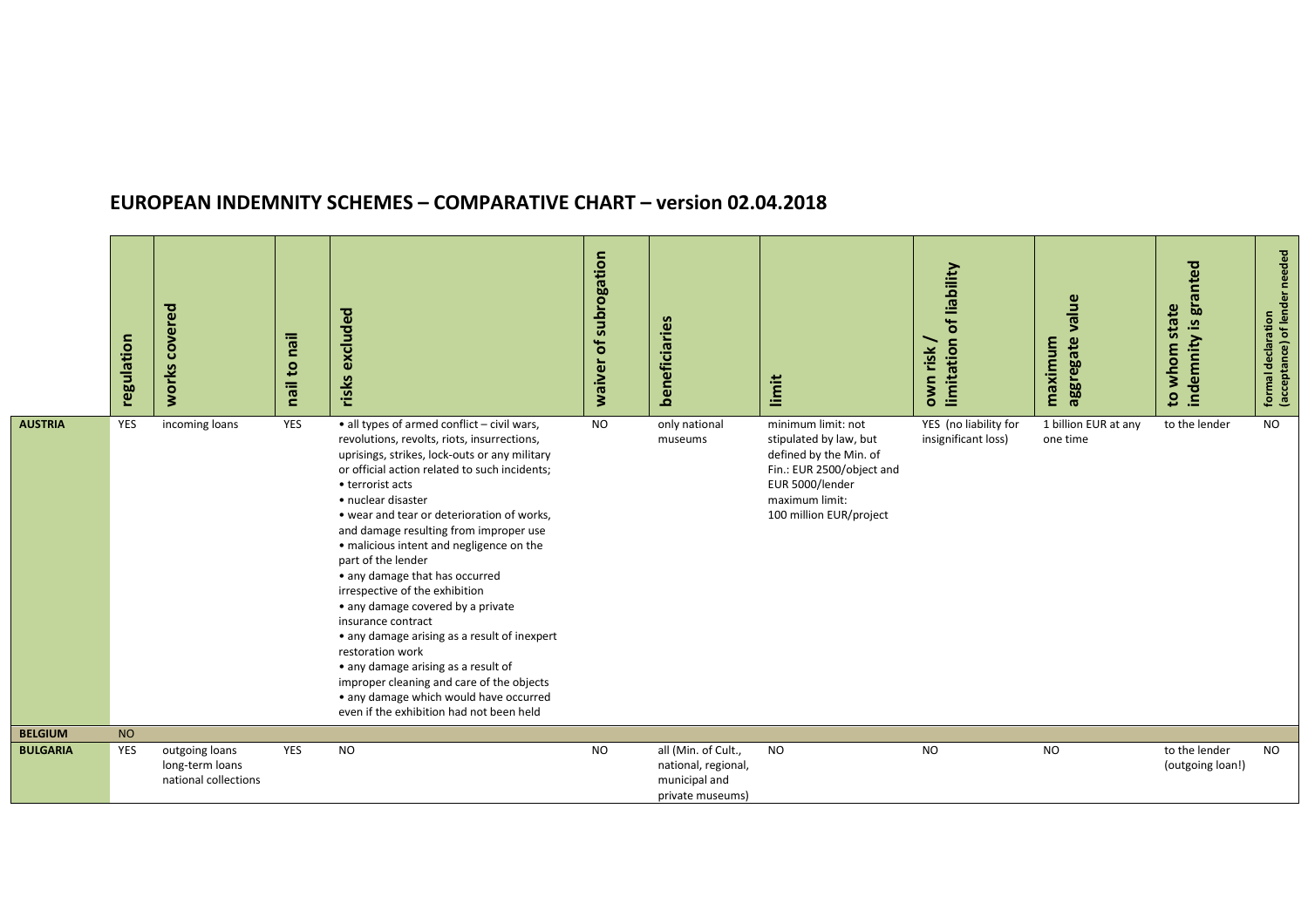| <b>CZECH REP.</b> | YES       | incoming loans<br>long-term loans                                                              | <b>YES</b> | • acts of war<br>• nuclear threats<br>• result of the loaned item's aging<br>• borrower's negligence                                                                                                                                                        | <b>NO</b>            | only national<br>museums                                                                                | minimum limit:<br>100.000 CZK<br>(appr. EUR 4000) / object                         | <b>NO</b>                                                           | <b>NO</b>                                                   | to the borrower                                        | YES        |
|-------------------|-----------|------------------------------------------------------------------------------------------------|------------|-------------------------------------------------------------------------------------------------------------------------------------------------------------------------------------------------------------------------------------------------------------|----------------------|---------------------------------------------------------------------------------------------------------|------------------------------------------------------------------------------------|---------------------------------------------------------------------|-------------------------------------------------------------|--------------------------------------------------------|------------|
| <b>DENMARK</b>    | YES       | incoming loans<br>national collections                                                         | <b>YES</b> | • acts of war<br>· nuclear accidents<br>• any damage resulting from previous<br>restorations                                                                                                                                                                | <b>YES</b>           | all                                                                                                     | minimum limit:<br>DKK 10 million (appr. EUR<br>1.350.000)/project                  | YES (three levels)                                                  | DKK 6 billion at any<br>one time (appr. EUR<br>805.764.000) | to the lender                                          | <b>NO</b>  |
| <b>ESTONIA</b>    | YES       | incoming loans<br>outgoing loans from<br>national collecions                                   | <b>YES</b> | · damage by natural aging<br>• damage resulting from previous restorations<br>• confiscation by another state<br>• force majeure                                                                                                                            |                      | state museums<br>and state-owned<br>collections                                                         | minimum limit: EUR<br>65,000 for inbound<br>exhibition, EUR 10,000 for<br>outbound |                                                                     | YES (determined per<br>year)                                | to the lender                                          |            |
| <b>FINLAND</b>    | YES       | incoming loans<br>outgoing loans<br>long-term loans<br>national collections                    | <b>YES</b> | NO                                                                                                                                                                                                                                                          | YES/NO<br>(decision) | all (national public<br>corporation nat.<br>foundation with<br>public-interest<br>status)               | <b>NO</b>                                                                          | <b>YES</b> (varies<br>according to the<br>total insurance<br>value) | 1 billion EUR at any<br>one time                            | to the Finnish<br>organizer<br>(lender or<br>borrower) | <b>YES</b> |
| <b>FRANCE</b>     | YES       | incoming loans<br>(works belonging<br>French and foreign<br>public and private<br>collections) | YES        | • foreign or civil war<br>• previous damage to a work of art, inherent<br>vice<br>• the risk of radioactivity and damage<br>resulting from radiation<br>· confiscation, forced receivership, seizure<br>or destruction by order of any government           | <b>YES</b>           | national museums                                                                                        | minimum limit 46 million<br>EUR (in practice: 250<br>million EUR)/project          | YES                                                                 | <b>NO</b>                                                   | to the borrower                                        | YES        |
| <b>GERMANY</b>    | YES       | incoming loans                                                                                 | YES        | NO.                                                                                                                                                                                                                                                         | <b>NO</b>            | national museums<br>and publicly<br>funded museums<br>(private museums<br>are excluded)                 | <b>NO</b>                                                                          | <b>NO</b>                                                           | YES (adopted<br>in the budget)                              | to the<br>borrower                                     | <b>NO</b>  |
| <b>GREECE</b>     | <b>NO</b> |                                                                                                |            |                                                                                                                                                                                                                                                             |                      |                                                                                                         |                                                                                    |                                                                     |                                                             |                                                        |            |
| <b>HUNGARY</b>    | YES       | incoming loans                                                                                 | YES        | • any wilful conduct or negligence on the<br>part of the beneficiary or its employees or<br>representatives,<br>• normal wear and tear stemming from the<br>characteristics of the exhibited article,<br>• restoration works approved by the<br>beneficiary | NO.                  | national museums<br>and publicly<br>funded museums<br>(private museums<br>are excluded)                 | NO                                                                                 | <b>NO</b>                                                           | EUR 1037 million at<br>anyone time                          | to the lender                                          | YES        |
| <b>IRELAND</b>    | YES       | incoming loans<br>(national collections<br>are covered by<br>separate state<br>indemnity)      | YES        | • acts of negligence on the part of the<br>borrower                                                                                                                                                                                                         | <b>NO</b>            | strict list of 9<br>national or<br>publicly funded<br>institutions<br>(private museums<br>are excluded) | minimum limit<br>EUR 1 270 000 / project                                           | <b>NO</b>                                                           | 190 million EUR at<br>anyone time                           | to the borrower                                        | YES        |
| <b>ICELAND</b>    | <b>NO</b> |                                                                                                |            |                                                                                                                                                                                                                                                             |                      |                                                                                                         |                                                                                    |                                                                     |                                                             |                                                        |            |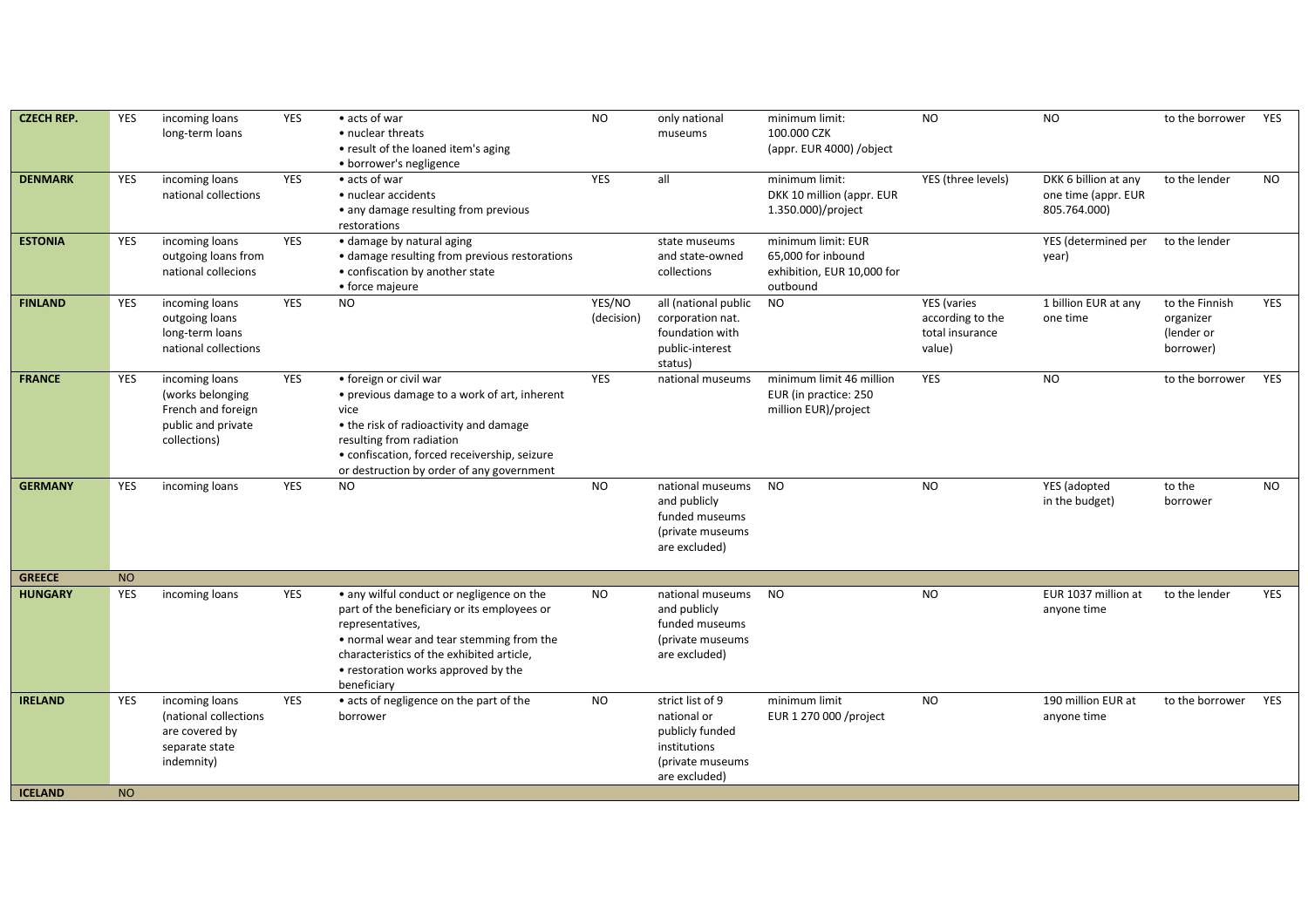| <b>ITALY</b>                     | YES       | incoming loans<br>national collections                                                                                                | <b>NO</b>                                                                 | • war, invasions, act of war from foreign<br>enemies, hostility (with or without<br>declaration of war), civil wars, rebellions,<br>revolutions, insurrections, military or<br>usurped power,<br>· ionic radiations or radioactive<br>contamination developed from nuclear<br>combustible or from nuclear slag derived<br>from phenomenon of transformations of the<br>nucleus of atom or from radioactive, toxic,<br>explosive properties or from other<br>dangerous features of nuclear equipment.<br>· normal utilization or gradual deterioration;<br>moth, vermin or harmful animals; intrinsic<br>defect,<br>· damages caused by defective or<br>insufficient packing, except revenge<br>towards the responsible persons,<br>• damages noticed during the inventory | <b>YES</b> | national museums<br>and publicly<br>funded museums<br>(private museums<br>are excluded)    | <b>NO</b>                                      | <b>NO</b>                                                                                   | <b>NO</b>                          | to the lender   | yes        |
|----------------------------------|-----------|---------------------------------------------------------------------------------------------------------------------------------------|---------------------------------------------------------------------------|---------------------------------------------------------------------------------------------------------------------------------------------------------------------------------------------------------------------------------------------------------------------------------------------------------------------------------------------------------------------------------------------------------------------------------------------------------------------------------------------------------------------------------------------------------------------------------------------------------------------------------------------------------------------------------------------------------------------------------------------------------------------------|------------|--------------------------------------------------------------------------------------------|------------------------------------------------|---------------------------------------------------------------------------------------------|------------------------------------|-----------------|------------|
| <b>LITHUNIA</b>                  | YES       | incoming loans                                                                                                                        | <b>NO</b><br>(coverage<br>only on<br>the<br>territory<br>of<br>Lithuania) | <b>NO</b>                                                                                                                                                                                                                                                                                                                                                                                                                                                                                                                                                                                                                                                                                                                                                                 | <b>NO</b>  | national museums<br>and publicly<br>funded<br>museums (private<br>museums are<br>excluded) | minimum limit<br>EUR 300 000/project           | YES (1% of the value<br>of the object)                                                      | <b>NO</b>                          | to the borrower | <b>NO</b>  |
| <b>LUXEMBURG</b>                 | <b>NO</b> | incoming loans<br>outgoing loans<br>long-term loans<br>cultural institutions<br>under the<br>responsibility of<br>Ministry of Culture | <b>YES</b>                                                                | <b>NO</b>                                                                                                                                                                                                                                                                                                                                                                                                                                                                                                                                                                                                                                                                                                                                                                 | <b>NO</b>  | all                                                                                        | <b>NO</b>                                      | <b>NO</b>                                                                                   | <b>NO</b>                          | to the lender   | <b>NO</b>  |
| <b>MALTA</b>                     | <b>NO</b> |                                                                                                                                       | YES                                                                       | • terrorism<br>• acts of war<br>• nuclear threats                                                                                                                                                                                                                                                                                                                                                                                                                                                                                                                                                                                                                                                                                                                         | YES        | national museums<br>and publicly<br>funded<br>museums (private<br>museums are<br>excluded) | <b>NO</b>                                      | <b>NO</b>                                                                                   | <b>NO</b>                          | to the lender   | <b>YES</b> |
| <b>PORTUGAL</b>                  | <b>NO</b> |                                                                                                                                       |                                                                           |                                                                                                                                                                                                                                                                                                                                                                                                                                                                                                                                                                                                                                                                                                                                                                           |            |                                                                                            |                                                |                                                                                             |                                    |                 |            |
| <b>THE</b><br><b>NETHERLANDS</b> | YES       | incoming loans<br>long-term loans                                                                                                     | YES                                                                       | the Dutch Indemnity Scheme is based on<br>a combination of a commercial insurance<br>and a state guarantee. The conditions of<br>the commercial insurance apply to the state<br>indemnity **                                                                                                                                                                                                                                                                                                                                                                                                                                                                                                                                                                              | $\ast\ast$ | all                                                                                        | <b>NO</b>                                      | YES (varies<br>according to the<br>total insurance<br>value; over 30%;<br>max.: EUR 45.000) | EUR 300 million at<br>any one time | to the borrower | <b>NO</b>  |
| <b>NORWAY</b><br>incoming        | YES       | incoming loans                                                                                                                        | <b>NO</b><br>(not                                                         | • acts of war                                                                                                                                                                                                                                                                                                                                                                                                                                                                                                                                                                                                                                                                                                                                                             | YES        | all                                                                                        | minimum limit: NOK 5<br>million (appr. EUR 560 | YES (amount<br>set each year in                                                             | NOK 4 milliard/ year<br>(appr. EUR | to the lender   | YES        |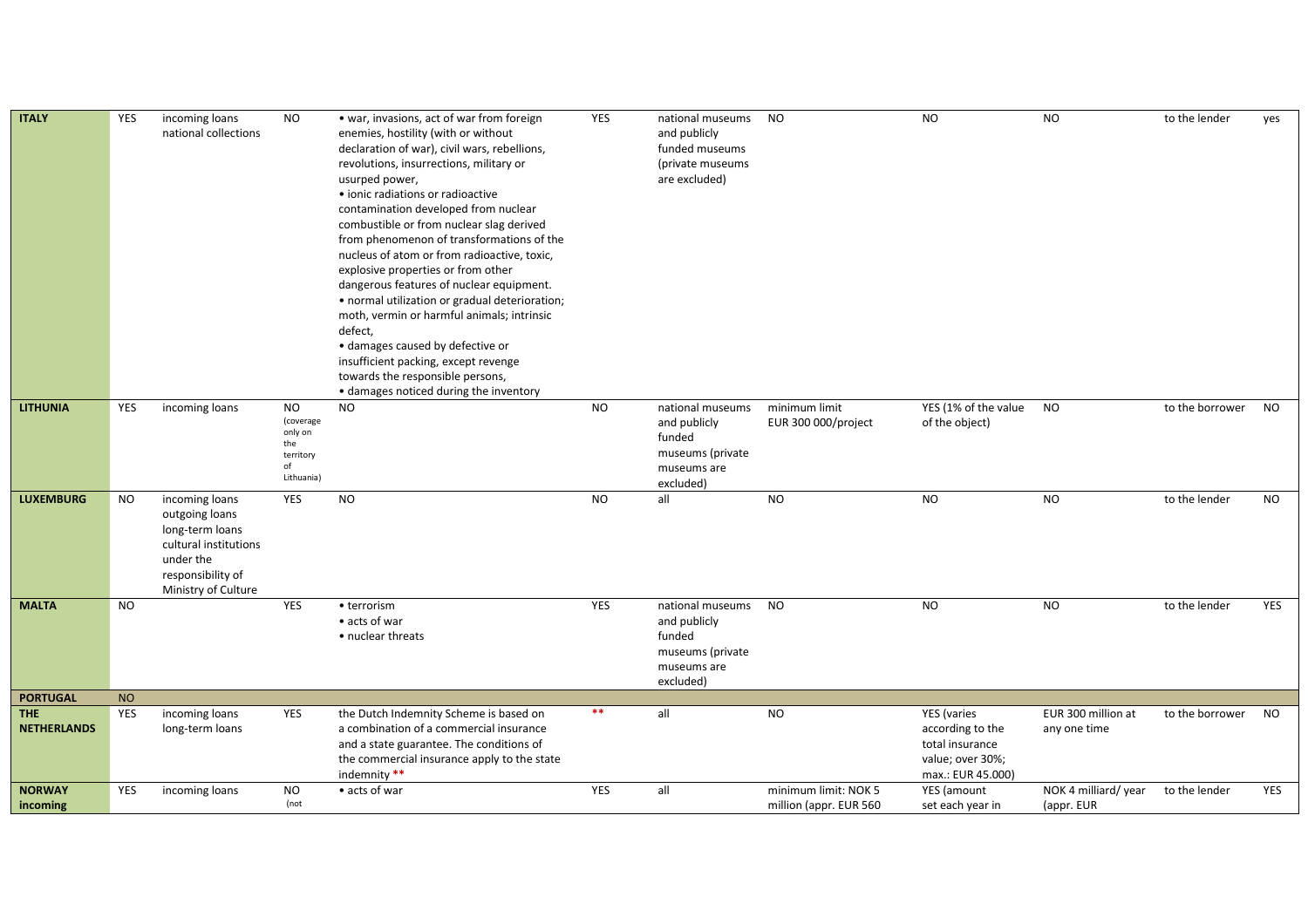|                           |            |                                                                                                                     | Automati<br>cally, but<br>can be<br>extended<br>to nail to<br>nail<br>coverage) |                                                                                                                                                                                                |                |                                                                                            | 000) /project                                                                                  | the state budget)                                                                                                                                                                                                          | 450.000.000)                                                                   |                 |     |
|---------------------------|------------|---------------------------------------------------------------------------------------------------------------------|---------------------------------------------------------------------------------|------------------------------------------------------------------------------------------------------------------------------------------------------------------------------------------------|----------------|--------------------------------------------------------------------------------------------|------------------------------------------------------------------------------------------------|----------------------------------------------------------------------------------------------------------------------------------------------------------------------------------------------------------------------------|--------------------------------------------------------------------------------|-----------------|-----|
| <b>NORWAY</b><br>outgoing | <b>YES</b> | outgoing loans<br>national collections                                                                              | YES                                                                             | • acts of war                                                                                                                                                                                  | <b>NO</b>      | all                                                                                        | minimum limit: NOK 3<br>million (appr. EUR<br>337.000) /project                                | YES (lender: 1‰ of<br>the value or max.<br><b>NOK 100.000 (EUR</b><br>112.500) for<br>risks related to<br>transportation and<br>storage; borrower:<br>1‰ or max.<br>100.000.NOK for<br>risks related to the<br>exhibition) | NOK 2,8 billion<br>(appr. EUR 315<br>million) in 2009                          | to the lender   | NO. |
| <b>POLAND</b>             | YES        | incoming loans<br>long-term loans                                                                                   | <b>NO</b><br>(e.g.<br>transport,<br>crating,<br>installatio<br>n<br>excluded)   | • acts of war<br>• nuclear threats<br>(the exclusions are not mentioned in the<br>state indemnity legislation, but the general<br>Polish law on insurance excludes coverage<br>of these risks) | <b>NO</b>      | national museums<br>and publicly<br>funded<br>museums (private<br>museums are<br>excluded) | minimim limit: EUR<br>500.000/project                                                          | <b>NO</b>                                                                                                                                                                                                                  | <b>NO</b>                                                                      | to the lender   | YES |
| <b>ROMANIA</b>            | <b>YES</b> | incoming loans<br>long-term loans                                                                                   | <b>NO</b><br>(coverage<br>only on<br>the<br>territory<br>of<br>Romania          | <b>NO</b>                                                                                                                                                                                      | <b>NO</b>      | all foreign<br>demanders<br>(where<br>state indemnity<br>scheme exists)                    | <b>NO</b>                                                                                      | <b>NO</b>                                                                                                                                                                                                                  | <b>NO</b>                                                                      | to the lender   | YES |
| <b>SLOVAKIA</b>           | <b>YES</b> | incoming loans<br>long-term loans                                                                                   | <b>NO</b><br>(coverage<br>only on<br>the<br>territory<br>of<br>Slovakia)        | • acts of war<br>• terrorism<br>• extraordinary incidents<br>• acts of negligence during the exhibition<br>and transportation                                                                  | <b>NO</b>      | national museums<br>and publicly<br>funded<br>museums (private<br>museums are<br>excluded) | minimum limit<br>EUR 40.000/project;<br>maximum limit:<br>EUR 10.000.000<br>/applicant         | ?                                                                                                                                                                                                                          | $\overline{?}$                                                                 | to the borrower | NO. |
| <b>SLOVENIA</b>           | YES        | incoming loans<br>outgoing loans                                                                                    | $\cdot$                                                                         | -2                                                                                                                                                                                             | $\overline{?}$ | national museums<br>and publicly<br>funded<br>museums (private<br>museums are<br>excluded) |                                                                                                |                                                                                                                                                                                                                            | ?                                                                              | -2              |     |
| <b>SPAIN</b>              | YES        | incoming loans<br>long-term loans<br>national collections<br>(if they are<br>exhibited in state<br>museums or state | YES                                                                             | • damage resulting from wear and tear,<br>• misdeeds on the part of the owner,<br>nuclear accidents and<br>• the seizure of a work of art by a third party                                     | YES            | national museums<br>and publicly<br>funded<br>museums (private<br>museums are<br>excluded) | maximum limit: EUR<br>210 million/project (can be<br>incerased by the<br>Council of Ministers) | <b>YES</b> (varies<br>according to the<br>total insurance<br>value)                                                                                                                                                        | EUR 1.680 million<br>per year (can be<br>incerased up to EUR<br>2.500 million) | to the lender   | YES |